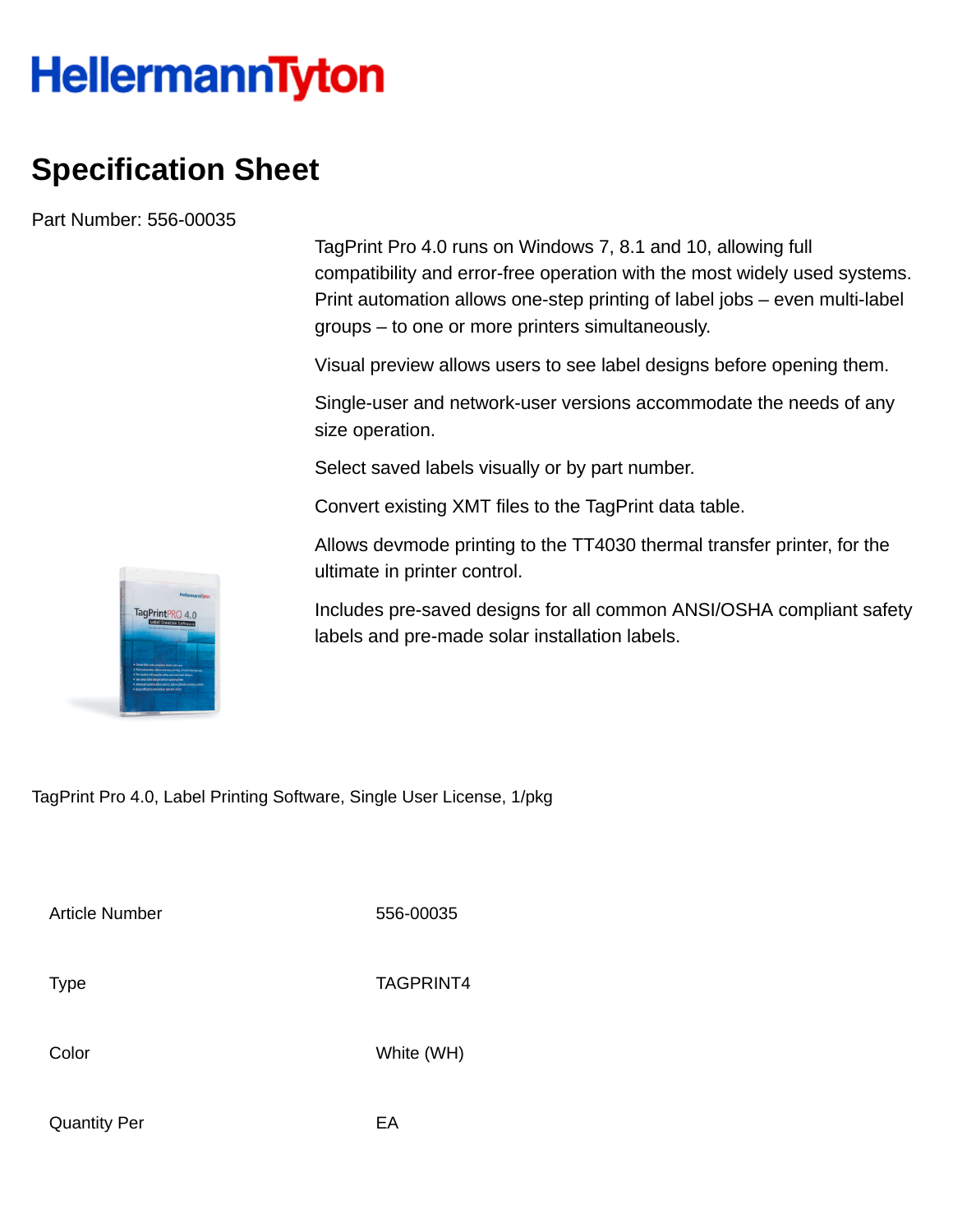| <b>Product Description</b> | TagPrint Pro 4.0 provides revolutionary label design simplicity and<br>ease of use. With industry-leading print automation built in, users can<br>create a label or an entire group of labels once and save under a<br>single job number, along with additional data such as which printer to<br>print to. Then, simply scan a bar code or enter the job number to<br>open the group and print in one step. This significantly reduces<br>production time and operator-related errors. TagPrint Pro is<br>pre-loaded with popular, code-compliant safety and solar label<br>designs to simplify common tasks. |
|----------------------------|---------------------------------------------------------------------------------------------------------------------------------------------------------------------------------------------------------------------------------------------------------------------------------------------------------------------------------------------------------------------------------------------------------------------------------------------------------------------------------------------------------------------------------------------------------------------------------------------------------------|
| <b>Short Description</b>   | TagPrint Pro 4.0, Label Printing Software, Single User License, 1/pkg                                                                                                                                                                                                                                                                                                                                                                                                                                                                                                                                         |
| <b>Global Part Name</b>    | TAGPRINT4-PL-WH                                                                                                                                                                                                                                                                                                                                                                                                                                                                                                                                                                                               |
|                            |                                                                                                                                                                                                                                                                                                                                                                                                                                                                                                                                                                                                               |
| Length L (Imperial)        | 5.25                                                                                                                                                                                                                                                                                                                                                                                                                                                                                                                                                                                                          |
| Length L (Metric)          | 133.35                                                                                                                                                                                                                                                                                                                                                                                                                                                                                                                                                                                                        |
| Width W (Imperial)         | 5.25                                                                                                                                                                                                                                                                                                                                                                                                                                                                                                                                                                                                          |
| Width W (Metric)           | 133.35                                                                                                                                                                                                                                                                                                                                                                                                                                                                                                                                                                                                        |
| Height H (Imperial)        | 5.25                                                                                                                                                                                                                                                                                                                                                                                                                                                                                                                                                                                                          |
| Height H (Metric)          | 133.35                                                                                                                                                                                                                                                                                                                                                                                                                                                                                                                                                                                                        |
|                            |                                                                                                                                                                                                                                                                                                                                                                                                                                                                                                                                                                                                               |
|                            |                                                                                                                                                                                                                                                                                                                                                                                                                                                                                                                                                                                                               |
| Material                   | CDROM (PL)                                                                                                                                                                                                                                                                                                                                                                                                                                                                                                                                                                                                    |
| <b>Material Shortcut</b>   | PL                                                                                                                                                                                                                                                                                                                                                                                                                                                                                                                                                                                                            |
| Halogen Free               | No                                                                                                                                                                                                                                                                                                                                                                                                                                                                                                                                                                                                            |